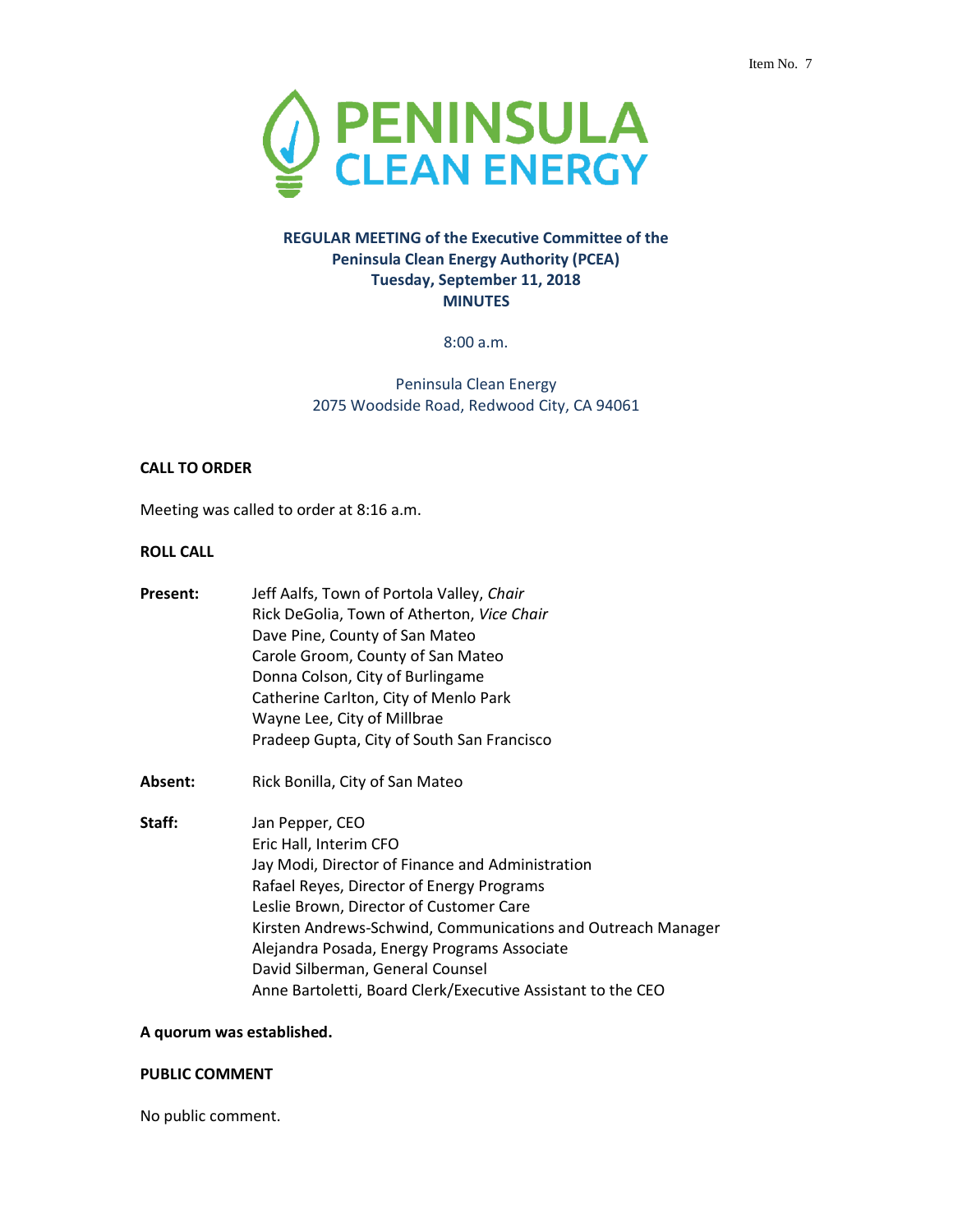### **ACTION TO SET AGENDA AND TO APPROVE CONSENT AGENDA ITEMS**

### Motion Made / Seconded: Lee / DeGolia

#### **Motion passed unanimously 8-0 (Absent: Bonilla)**

### **REGULAR AGENDA**

### **1. CHAIR REPORT**

Jeff Aalfs—Chair—reported that he, Pradeep Gupta, and Dave Pine met with California Public Utilities Commission (CPUC) Commissioner Rechtschaffen's advisor Yuliya Shmidt, and CPUC President Michael Picker. He also reported that he, Rick DeGolia, and Donna Colson attended the CalCCA (California Community Choice Association) annual meeting.

### **2. CEO REPORT**

Jan Pepper—Chief Executive Officer—reported that two open letter ads would be published in the San Francisco Chronicle, with the first ad running on September 12, 2018, as a Global Climate Action Summit (GCAS) welcome message with multiple CCA logos at the bottom. The second ad, a two-page centerfold in the news section, would run on September 13, 2018, as a letter addressed to CPUC commissioners calling for a fair decision on the PCIA, signed by 120 elected officials from all over the state.

Jan also reported that she, and PCE staff Joe Wiedman and Jeremy Waen, participated in an All Party PCIA (Power Charge Indifference Adjustment) meeting that included all of the CPUC Commissioners, including CPUC Commissioner Carla Peterman, who is the lead commissioner on the PCIA proceeding. She also reported that the Wright Solar Groundbreaking would be taking place on October 11, 2018. She reported that interviews are ongoing with three candidates for the CFO position.

### **3. RECOMMEND APPROVAL OF EMPLOYEE HANDBOOK**

Jan Pepper reported that a draft of the Employee Handbook was sent to the Executive Committee and posted on PCE's website last night. Committee members reported that they had not had a chance to review it. David Silberman suggested that Executive Committee members provide questions and feedback to Jan Pepper. Jeff Aalfs requested that Board members review the document, provide comments, and review it at the next Executive Committee meeting. No action was taken on this agenda item.

#### **4. REVIEW POTENTIAL PROPOSED AWARDEES FOR COMMUNITY PILOTS PROGRAM**

Rafael Reyes—Director of Energy Programs—reported that on June 21, 2018, PCE issued a Request for Proposals for Community Pilot projects eligible for funding up to \$75,000.